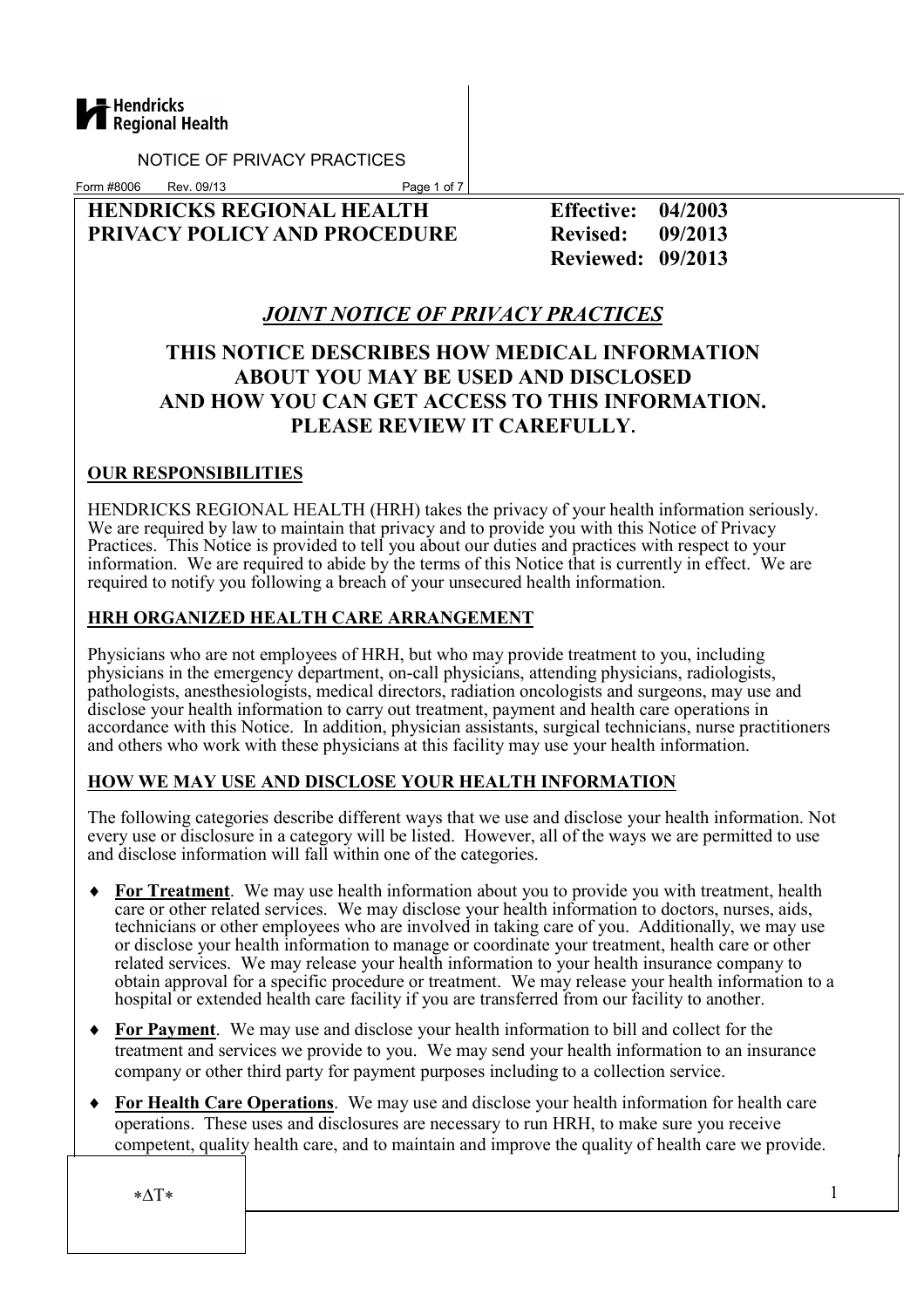

Form #8006 Rev. 09/13 Page 2 of 7

This would include follow-up contact via phone or by written communication to check on your status after a hospital stay, surgery or test. We may also provide your health information to accreditation entities to maintain our accreditation.

- ♦ As Required By Law. We will disclose your health information when required to do so by federal, state or local law. HRH may disclose your health information when required by law for such incidents as suspected abuse, worker's compensation or by a court order.
- ♦ For Public Health Purposes. We may disclose your health information for public health activities. While there may be others, public health activities generally include the following:
	- Preventing or controlling disease, injury or disability;
	- Reporting births and deaths:
	- Reporting defective medical devices or problems with medications:
	- Notifying people of recalls of products they may be using;
	- Notifying a person who may have been exposed to a disease or may be at risk for contracting or spreading a disease or condition; and
	- Reporting confirmed cases of cancer to the Indiana State Cancer Registry.
	- Indiana Healthcare Information Exchange (IHIE)/Indiana Network for Patient Care (INPC): We may disclose clinical data to the IHIE, a nonprofit organization, to enhance the accessibility of clinical information to local health care providers for continuity of patient care.
- ♦ About Victims of Abuse. We may disclose your health information to notify the appropriate government authority if we believe an individual has been the victim of abuse, neglect or domestic violence. We will only make this disclosure if you agree or when required or authorized by law.
- ♦ Health Oversight Activities. We may disclose your health information to a health oversight agency for activities authorized by law. These oversight activities might include audits, investigations, inspections, and licensure. These activities are necessary for the government to monitor the health care system, government benefit programs, and compliance with civil rights laws.
- ♦ Judicial Purposes. We may disclose your health information in response to a court or administrative order. We may also disclose your health information in response to a subpoena, discovery request, or other lawful process by someone else involved in a dispute, but only if efforts have been made to tell you about the request, in which you were given an opportunity to object to the request, or to obtain an order protecting the information requested.
- ♦ Law Enforcement. We may release health information if asked to do so by a law enforcement official, if such disclosure is:
	- Required by law:
	- In response to a court order, subpoena, warrant, summons or similar process;
	- To identify or locate a suspect, fugitive, material witness, or missing person;
	- About the victim of a crime if, under certain limited circumstances, we are unable to obtain the person's agreement;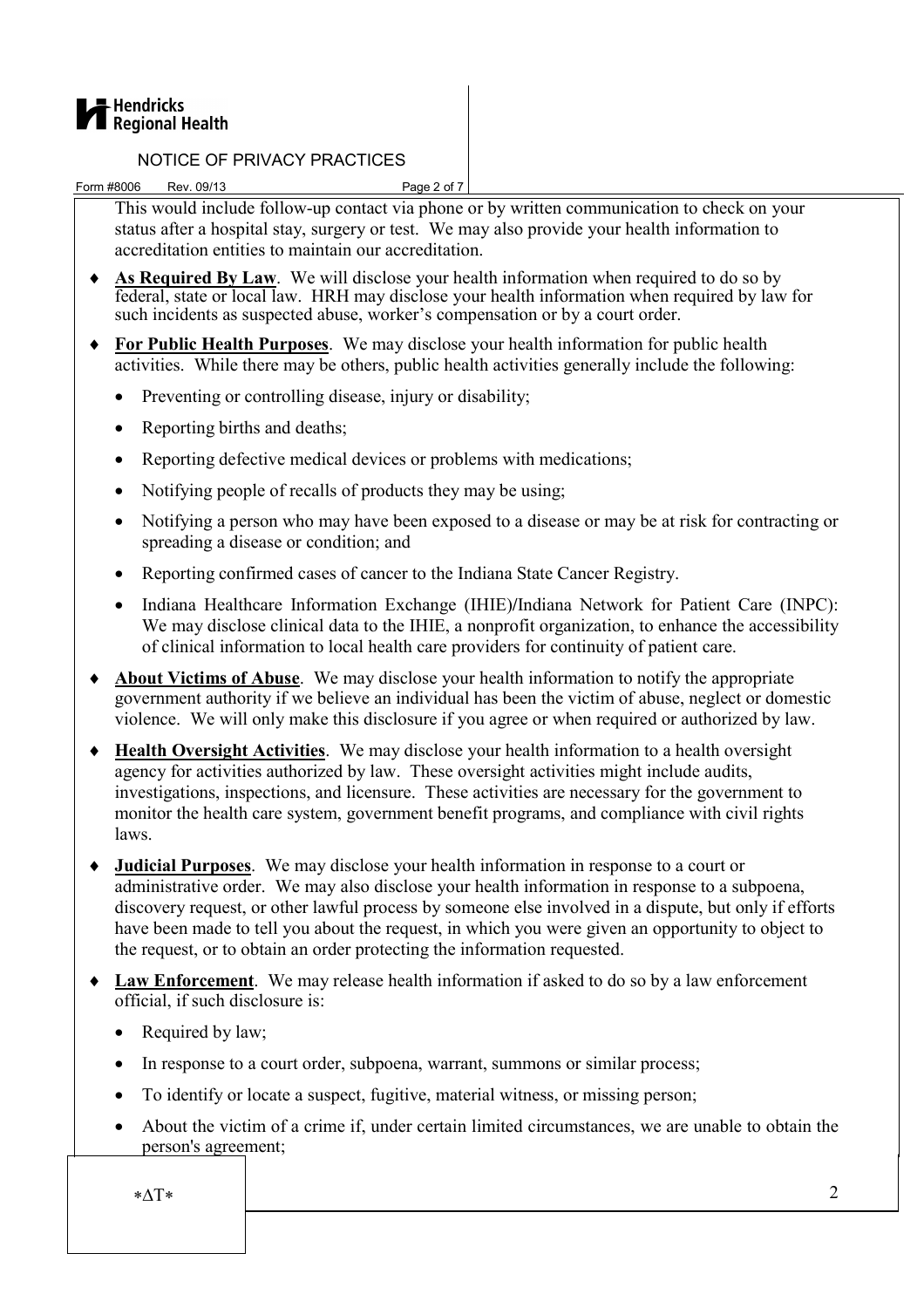

Form #8006 Rev. 09/13 Page 3 of 7

- About a death we believe may be the result of criminal conduct;
- About criminal conduct at HRH; or
- In emergency circumstances to report a crime; the location of the crime or victims; or the identity, description or location of the person who committed the crime.
- ♦ Coroners, Medical Examiners and Funeral Directors. In certain circumstances, we may disclose health information to a coroner or medical examiner. This may be necessary, for example, to identify a deceased person or determine the cause of death. We may also release health information about individuals to funeral directors as necessary to carry out their duties.
- ♦ Organ and Tissue Donation. We may disclose your health information to organizations that handle organ procurement or organ, eye or tissue transplantation or to an organ donation bank, as necessary to facilitate organ or tissue donation and transplantation.
- ♦ To Avert a Serious Threat to Health or Safety. We may use and disclose your health information when we believe it is necessary to prevent a serious threat to your health and safety or the health and safety of the public or another person.
- ♦ Military and Veterans. If you are a member of the armed forces, we may release your health information as required by military command authorities. We may also release health information about foreign military personnel to the appropriate foreign military authority.
- ♦ National Security and Intelligence Activities. We may release your health information to authorized federal officials for lawful intelligence, counterintelligence, and other national security activities authorized by law.
- ♦ Protective Services for the President and Others. We may disclose your health information to authorized federal officials so they may provide protection to the President, other authorized persons or foreign heads of state or for the conduct of special investigations.
- ♦ Custodial Situations. If you are an inmate in a correctional institution and if the correctional institution or law enforcement authority makes certain representations to us, we may disclose your health information to a correctional institution or law enforcement official.
- ♦ Workers' Compensation. We may disclose your health information as authorized by and to the extent necessary to comply with workers' compensation laws or laws relating to similar programs.
- ♦ Treatment Alternatives, Appointment Reminders and Health-Related Benefits. We may use and disclose your health information to tell you about or recommend possible treatment alternatives or health-related benefits or services that may be of interest to you. Additionally, we may use and disclose your health information to provide appointment reminders. If you do not wish us to contact you about treatment alternatives, health-related benefits, or appointment reminders, you must notify us in writing and state which of those activities you wish to be excluded from.
- ♦ Marketing/Sale of Health Information. Most uses and disclosures of your health information for marketing purposes will be made only with your written authorization. We may not sell your health information without your written authorization. We may occasionally tell you about another company's products or services, but will use or disclose your health information for such company's products of services, our win also or disclose your health communications only if they occur in person with you. We may also use and disclose your health information to give you a promotional gift from us that is a minimal value.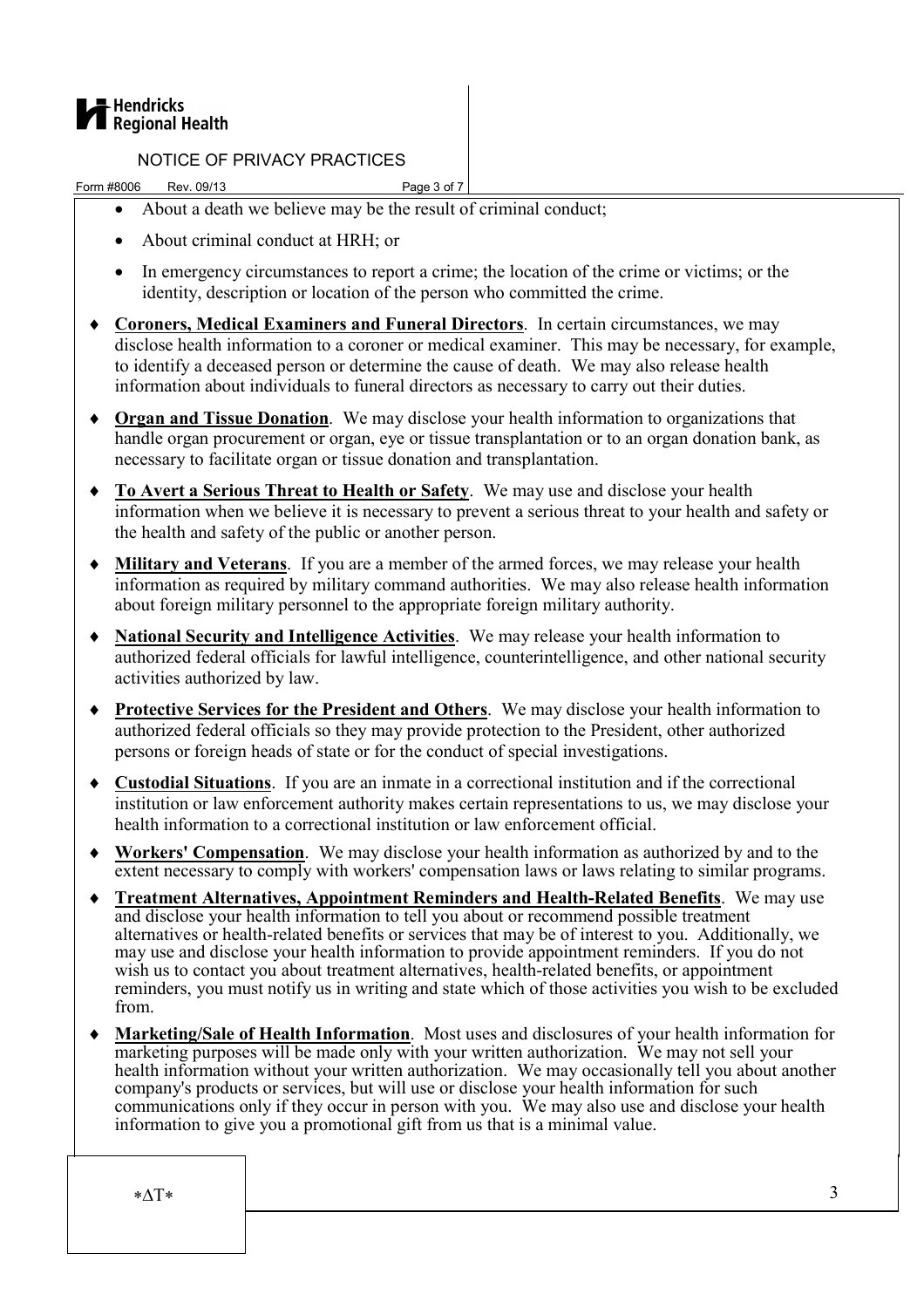

Form #8006 Rev. 09/13 Page 4 of 7

- Fundraising Activities. On rare occasions, we may use your health information to contact you in an effort to raise money for HRH. We may disclose health information to a foundation related to HRH so that the foundation may contact you to raise money for HRH. In these cases, we would release only your name, address and phone number, age, gender, and the dates and departments of service. If you do not want us to contact you for fundraising efforts, you must notify in writing the person listed on the last page of this Notice.
- ♦ Facility Directory. We may include certain limited information about you in our directory. This information may include your name, location in the hospital, your general condition (e.g., fair, stable, etc.) and your religious affiliation. The directory information, except for your religious affiliation, may also be released to people who ask for you by name. Your religious affiliation may be given to a member of the clergy, such as a priest or minister, even if they do not ask for you by name. If you do not wish to be included in the facility directory, please notify us at the time of admission.
- ♦ Individuals Involved in Your Care or Payment for Your Care. We may release health information about you to a family member, other relative, or any other person identified by you who are involved in your health care. We may also give information to someone who helps pay for your care. We may contact your family, friends, personal representative or other person responsible for your health care your condition and inform them that you are at the Hospital.
- ♦ Third Parties. We may disclose your health information to third parties with which we contract to perform services on our behalf. If we disclose your information to these entities, we will have an agreement by them to safeguard your information.
- ♦ Incidental Uses and Disclosures. We will make every physical and technical effort to safeguard your health information. However, there may be occasions where others may inadvertently see or overhear your health information.
- ♦ Psychotherapy Notes. Most disclosures of psychotherapy notes will require your written authorization.

## OTHER USES OF HEALTH INFORMATION

Other uses and disclosures of health information not covered by this Notice or the laws that apply to us will be made only with your written authorization. If you provide us authorization to use or disclose your health information, you may revoke all or part of that authorization, in writing, at any time. If you revoke your authorization, we will no longer use or disclose health information about you for the reasons covered by your written authorization. You understand that we are unable to take back any disclosures we have already made under the authorization, and that we are required to retain our records of the care that we provided to you.

## YOUR RIGHTS REGARDING YOUR HEALTH INFORMATION

You have the following rights regarding health information we maintain about you:

♦ Right to Request Restrictions. You have the right to request a restriction or limitation on the health information we use or disclose about you for treatment, payment or health care operations. You also have the right to request a limit on the health information we disclose about you to someone who is involved in your care or the payment for your care.

We will accommodate all reasonable requests. If we do agree, we will comply with your request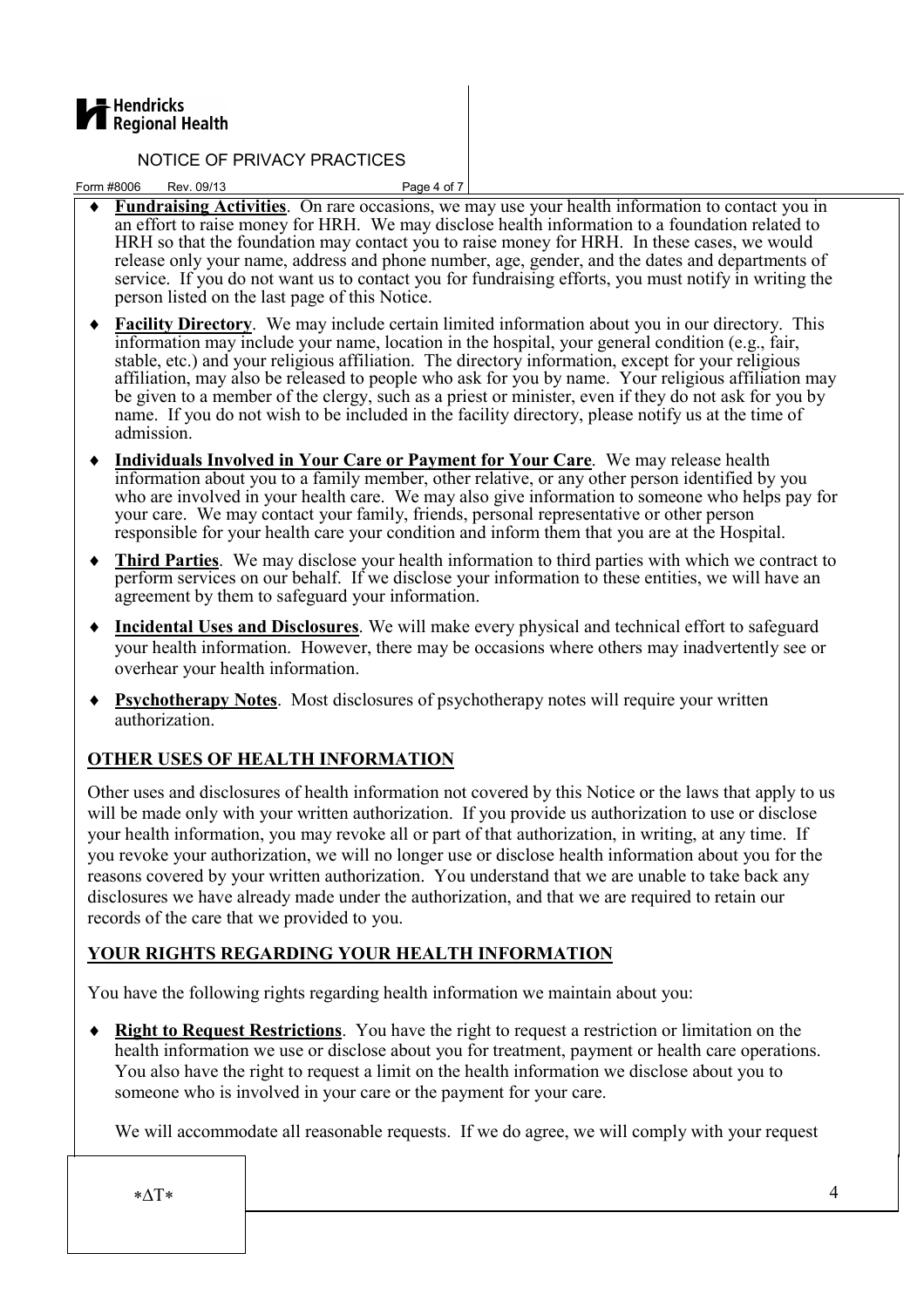

Form #8006 Rev. 09/13 Page 5 of 7

unless the information is needed to provide you emergency treatment. For any services for which you paid out-of-pocket in full, we will honor your request to not disclose health information about those services to your health plan, provided that such disclosure is not necessary for your treatment. In all other circumstances, we are not obligated by state or federal law to agree with all requests.

All requests for restrictions must be made in writing and submitted to the address found at the end of this Notice. In your request, you must tell us (1) what information you want to limit; (2) whether you want to limit our use, disclosure or both; and (3) to whom you want the limits to apply.

♦ Right to Request Confidential Communications. You have the right to request that we communicate with you or your responsible party about your health care in an alternative way or at a certain location.

All requests for confidential communications must be made in writing and submitted to the address found at the end of this Notice. We will not ask you the reason for your request. We will accommodate all reasonable requests. Your request must specify how or where you wish to be contacted.

♦ Right to Inspect and Copy. You have the right to inspect and copy health information that may be used to make decisions about your care and to direct us to transmit such information directly to an entity or person clearly, conspicuously, and specifically designated by you. If we maintain health information about you in electronic format, you also have the right to obtain a copy of such information in a readily producible electronic format.

To inspect and copy health information that may be used to make decisions about you, submit your request in writing to the address found at the end of this Notice. We may charge a fee for the costs of copying, mailing or other supplies associated with your request.

♦ Right to Amend. You have the right to ask us to amend your health and/or billing information for as long as the information is kept by us.

All requests for amendment must be made in writing and submitted to the address found at the end of this Notice. In addition, you must provide a reason that supports your request.

We may deny your request for an amendment if it is not in writing or does not include a reason to support the request. In addition, we may deny your request if you ask us to amend information that:

- Was not created by us, unless the person or entity that created the information is no longer available to make the amendment;
- Is not part of the health information kept by or for us;
- Is not part of the information which you would be permitted to inspect and copy; or
- Is accurate and complete.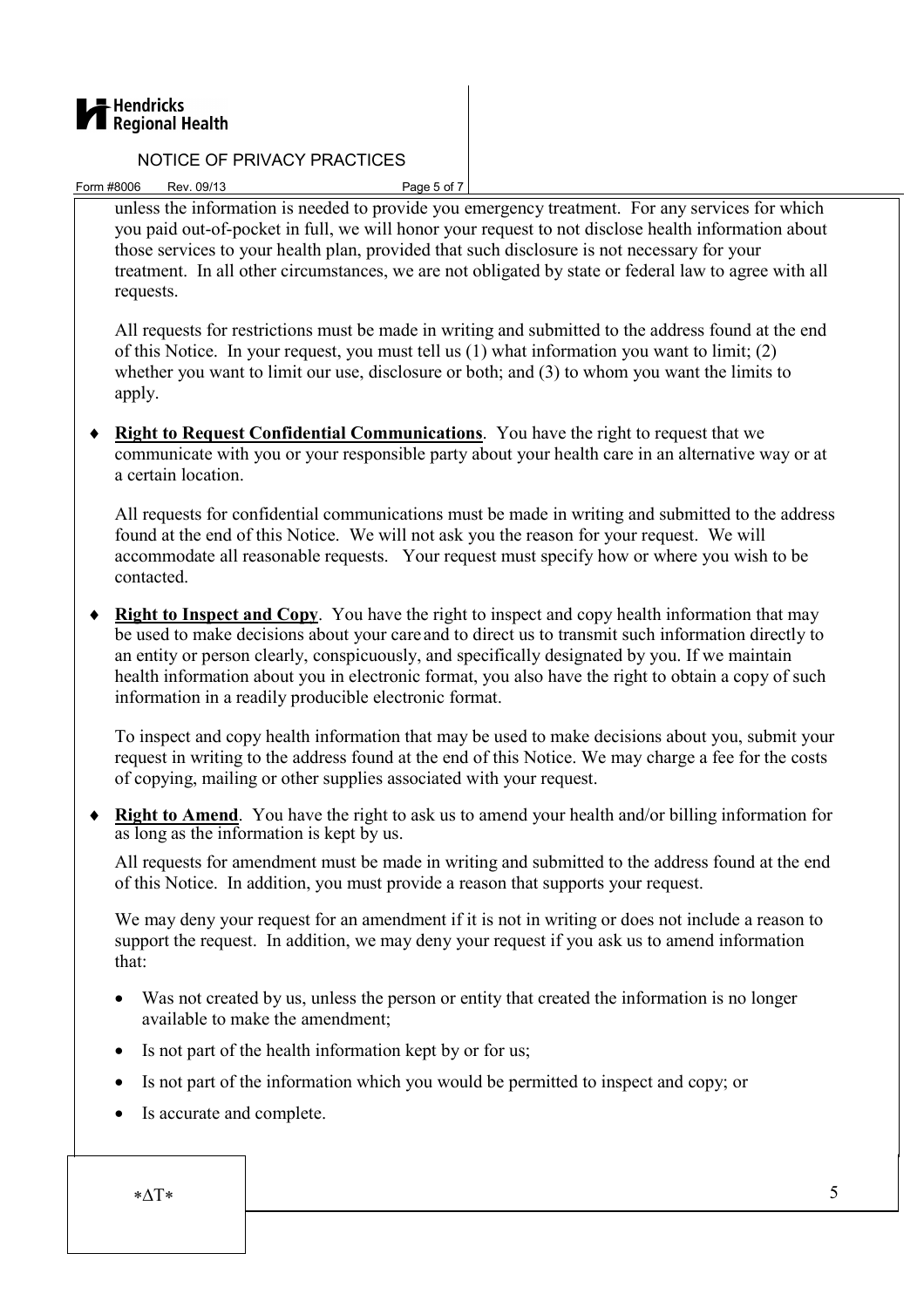

Form #8006 Rev. 09/13 Page 6 of 7

♦ Right to an Accounting of Disclosures. You have the right to request a list of certain disclosures that we have made of your health information.

All requests for this list of disclosures must be submitted in writing to the address found at the end of this Notice. Your request must state a time period, which may not be longer than six years and may not include dates before April 14, 2003. Your request should indicate in what form you want the list (for example, on paper, electronically). The first list you request within a twelve-month period will be free. For additional lists, during such twelve-month period, we may charge you for the costs of providing the list. We will notify you of the cost involved and you may choose to withdraw or modify your request at that time before any costs are incurred.

• Right to a Paper Copy of This Notice. You have the right to a paper copy of this Notice. You may ask us to give you a copy of this Notice at any time. Even if you have agreed to receive this Notice electronically, you are still entitled to a paper copy of this Notice. You may obtain a copy of this Notice at our web site at www.hendricks.org.

All requests for a paper copy of this Notice must be submitted to the address found at the end of the Notice.

## WHO THIS NOTICE APPLIES TO

This Notice describes HRH and those of:

- ♦ Any health care professional authorized to enter information into or consult your medical record, including members of the HRH Organized Health Care Arrangement;
- ♦ All departments and units of HRH;
- ♦ Any member of a volunteer group we allow to help you;
- ♦ All employees, staff and other HRH personnel; and
- ♦ The Hibbeln Surgery Center, HRH Cancer Center sites and locations and their medical staff. In addition, these entities, sites and locations may share health information with each other for treatment, payment or operations purposes described in this Notice.

## CHANGES TO THIS NOTICE

We reserve the right to change this Notice. We reserve the right to make the revised Notice effective for health information we already have about you as well as any information we receive in the future. We will post a copy of the current Notice in a clear and prominent location to which you have access. This Notice is also available to you upon request. This Notice will contain on the first page, in the top right-hand corner, the effective date. In addition, if we revise this Notice, we will provide you a copy of the current Notice in effect upon request.

## COMPLAINTS

If you believe your privacy rights have been violated, you may file a complaint with HRH or with the Secretary of the Department of Health and Human Services (HHS). All complaints filed with HRH must be submitted, in writing, to the Director of Health Information Management.